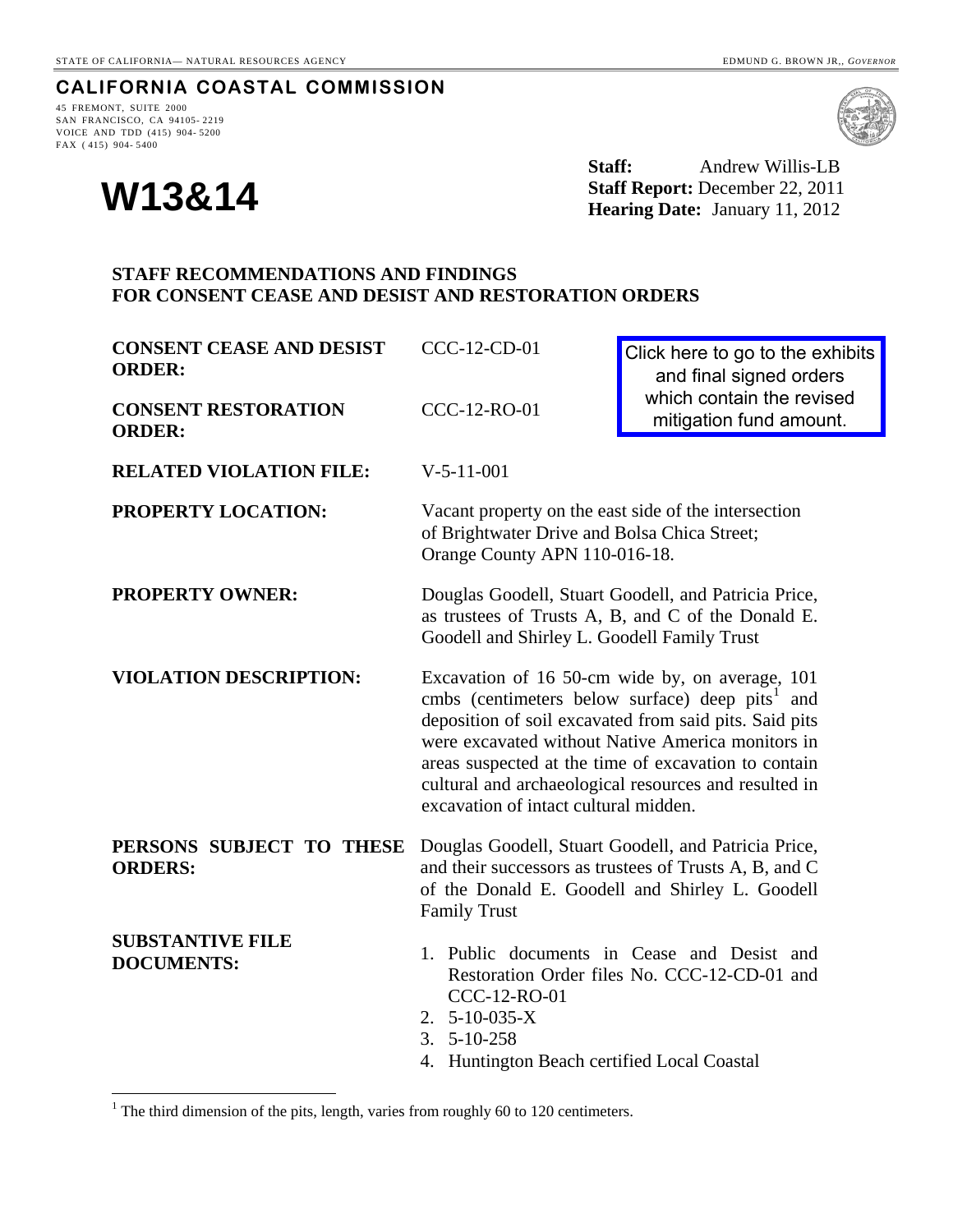|                     | Program<br>5. Exhibits #1 through 8 of this staff report                                                                               |  |
|---------------------|----------------------------------------------------------------------------------------------------------------------------------------|--|
| <b>CEOA STATUS:</b> | Exempt (CEQA Guidelines (CG) $\S\S$ 15060(c)(2)<br>and (3)) and Categorically Exempt (CG $\S$<br>15061(b)(2), 15307, 15308 and 15321). |  |

#### **I. SUMMARY OF STAFF RECOMMENDATION AND FINDINGS**

#### The Proposed Consent Orders

The unpermitted development at issue in this matter includes excavation of 16 pits and deposition of excavated soil on vacant property located east of the intersection of Brightwater Drive and Bolsa Chica Street in unincorporated Orange County that is identified by the Orange County Assessor's Office as APN 110-016-18 ("subject property") (Exhibit #2). The subject property is located on the southeastern portion of the Bolsa Chica Mesa and contains a known archaeological site, CA-ORA-144. Some archaeologists consider CA-ORA-144 to be the northeastern portion of another archaeological site located on the Bolsa Chica Mesa, the highly significant cultural and archaeological site CA-ORA-83. In fact, the subject property owner's own archaeologist agrees that CA-ORA-144 is a part of CA-ORA-83, which is a 9,000 year old archaeological site that was successfully nominated to the National Register of Historic Places in 2009 due to its historical and archaeological significance.

Commission staff has worked closely with the individuals who hold title to the subject property as trustees of the Donald E. Goodell and Shirley L. Goodell Family Trust (collectively, "Respondents") to reach an agreement on Consent Cease and Desist Order No. CCC-12-CD-01 and Consent Restoration Order No. CCC-12-RO-01 ("Consent Orders") to resolve the alleged Coastal Act violations. Respondents, through these Consent Orders, collectively have agreed to resolve all Coastal Act violation matters addressed herein, including resolving monetary claims under Coastal Act Sections 30820 and 30822.

Staff recommends that the Commission approve Consent Orders, attached to this staff report as Exhibit #1, addressing unpermitted excavation and deposition of soil undertaken in violation of the Coastal Act. Pursuant to the terms of the Consent Orders, Respondents have agreed to, among other things: 1) cease and desist from conducting any further unpermitted development on the subject property; 2) install erosion control measures; 3) arrange for Native American monitors to oversee all work conducted pursuant to these Consent Orders; 4) screen excavated soil for cultural materials; 5) document and rebury all cultural materials encountered during work conducted pursuant to the Consent Orders; 6) return the topography of excavated areas to its preexisting condition; and 7) fund a mitigation project in the amount of \$130,000 to promote conservation of archaeological resources in coastal Orange County.

#### Background

The subject property lies on the southeastern portion of the Bolsa Chica Mesa (Exhibit #3) and is separated from the main portion of the significant archaeological site, CA-ORA-83, only by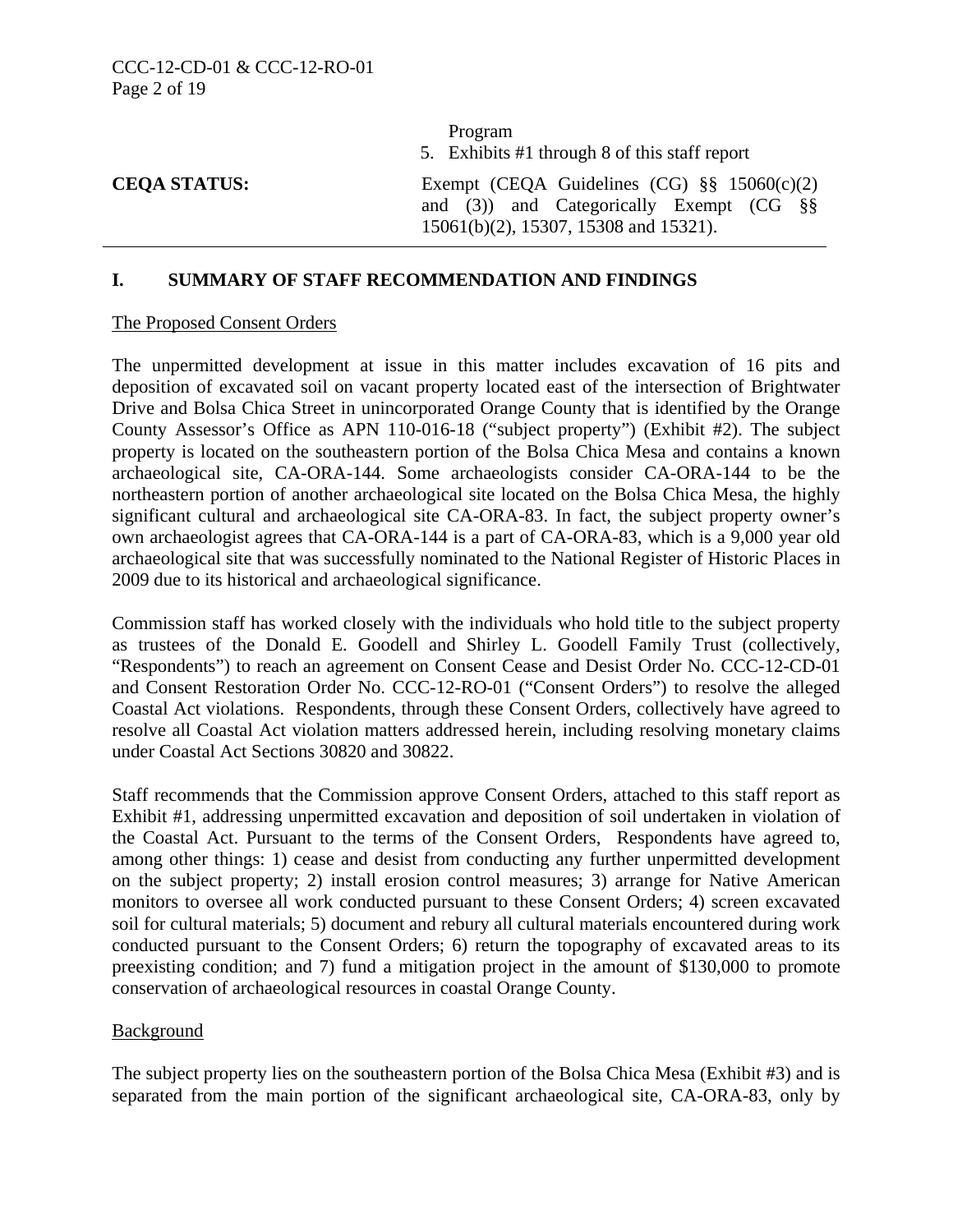### CCC-12-CD-01 & CCC-12-RO-01 Page 3 of 19

 $\overline{a}$ 

Bolsa Chica Street in places and a pedestrian trail in others. Initial surveys have confirmed the presence of archaeological resources on the subject property.

On April 16, 2010, the Executive Director issued exemption 5-10-035-X (Exhibit #4) to allow Respondents to carry out a surface survey and a geophysical program intended to provide data to be used to generate archaeological maps of the subject property, including site boundaries, location of surface artifacts, and other relevant GPS data to establish the parameters of a comprehensive Archaeological Research Plan ("ARP") to follow the surface survey under authorization of a separate coastal development permit  $(5-10-258^2)$  $(5-10-258^2)$  $(5-10-258^2)$ . Respondents did not request authorization to perform, nor did the exemption exempt from coastal development requirements, any subsurface work. The project description on the face of the exemption clearly states that "Other than placement of stakes to mark grids, no ground disturbing, or sub-surface excavation/earth movement will occur."

However, in addition to carrying out the exempt surface study, in May and June 2010, Respondents also excavated 16 50-cm wide by, on average, 101-cmbs (centimeters below surface) deep pits (Exhibit #6) on the subject property. The pits were excavated in areas suspected, at the time of excavation, to be areas of intact cultural midden.<sup>[3](#page-2-0)</sup> Based upon the results of the excavations provided by Respondents, it is evident that intact cultural midden material was in fact excavated from six of the pits and deposited on site. Although the apparent purpose of the excavations was to help determine boundaries of intact cultural midden to establish the parameters of the comprehensive ARP, the Commission was not given notice of this work, and moreover, this excavation work was not authorized, either as part of the exemption or otherwise, and the excavations resulted in disturbance of protected archaeological resources and were undertaken without the presence of Native American monitors with ancestral ties to the area and without any erosion control measures in place. Further, the excavated soil, which included intact cultural midden, was not screened for cultural materials during excavation. The Commission has required - and the State Native American Heritage Commission ("NAHC") consistently supports this requirement - the presence of Native American monitors when subsurface investigation is undertaken in areas that are known or suspected to contain archaeological resources to ensure appropriate treatment of the site and cultural materials and to provide necessary cultural context for archaeological investigations.

The Commission is scheduled to hear Respondents' request for approval of the comprehensive ARP (Coastal Development Permit No. 5-10-258) at the January Commission meeting, following the hearing on these Consent Orders. Commission staff is proposing approval of the ARP conditioned on, among other things, provision of Native American monitors to oversee all

<sup>&</sup>lt;sup>2</sup> Respondents have prepared an ARP for this site and have submitted a CDP application (5-10-258) seeking authorization to implement that plan. CDP 5-10-258 is scheduled as hearing item W19b on January 11, 2012 (see Exhibit #5 for the staff report, as incorporated by reference herein).

<span id="page-2-0"></span> $3$  A cultural midden is a prehistoric mound of discarded material used in cooking and food processing and contains marine shell, animal bone, fired rocks, and discarded artifacts and is characterized by organic material in the soil such as grease, blood, and body fluids that help define the boundaries of historic Native American sites. Cultural midden is "intact" if it is in place and has not been dug up and re-deposited or severely disturbed as the result of historic or modern activities.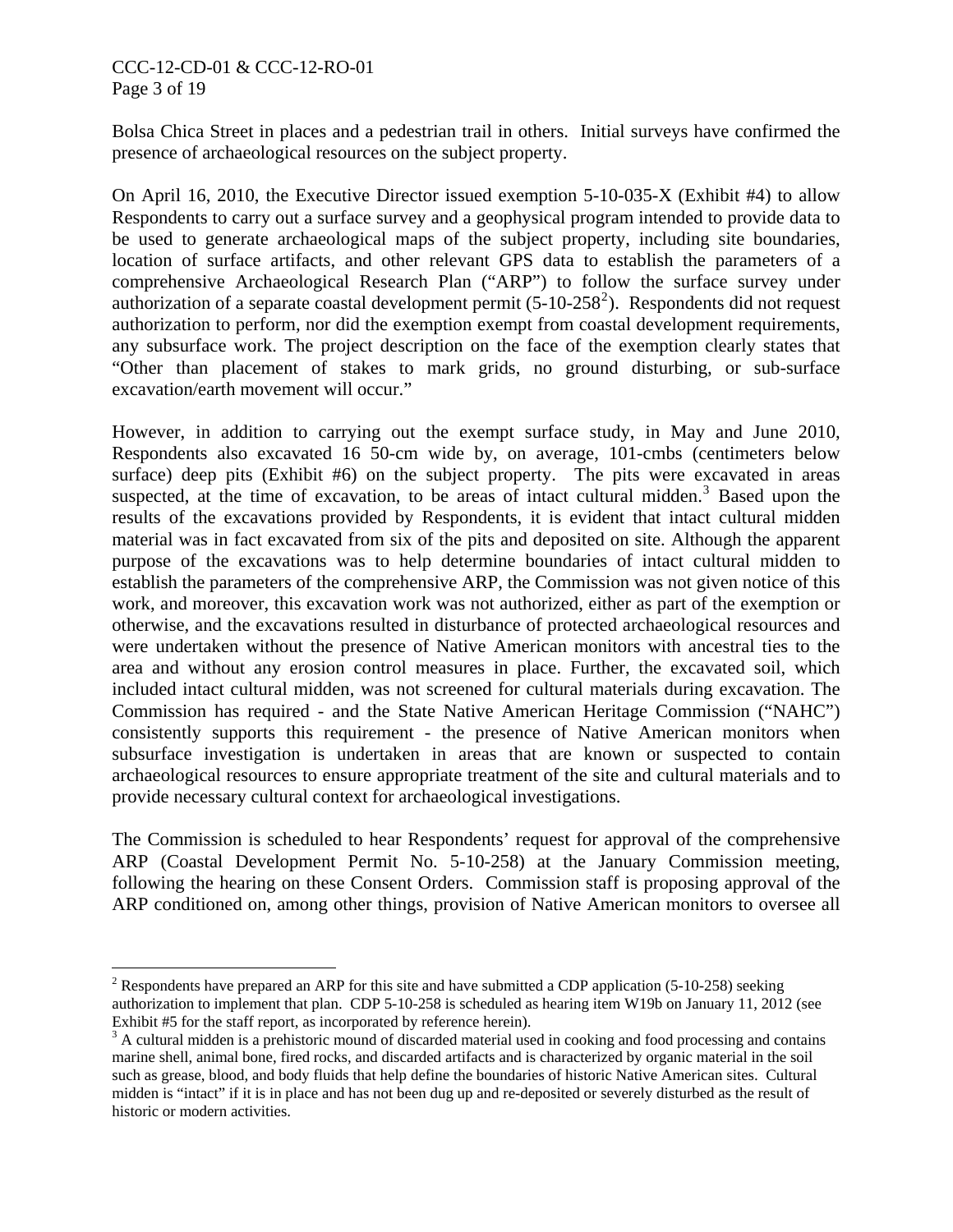## CCC-12-CD-01 & CCC-12-RO-01 Page 4 of 19

work. Approval of the ARP as proposed would not authorize subsurface investigation within known areas of intact cultural midden. (See staff report attached as Exhibit #5)

Respondents have withdrawn their request for after-the-fact authorization of the unpermitted excavations; these Consent Orders are intended to address the unpermitted excavations and deposition of soil and the results thereof and ensure protection and appropriate treatment of the significant archaeological and cultural resources on the subject property, including the integrity of this significant cultural site.

#### Commission's Jurisdiction

The subject property lies within the Bolsa Chica segment of the Orange County Local Coastal Program ("LCP"). There is no certified Land Use Plan ("LUP") or Implementation Plan ("IP") for the Bolsa Chica segment of the Orange County LCP. The standard of review for proposed development in this area is therefore Chapter 3 of the Coastal Act, and the Coastal Commission has initial jurisdiction over both permit and enforcement matters on the subject property.

However, the subject property is pending annexation to the City of Huntington Beach. The City of Huntington Beach has a certified LCP, but it will not be applicable to the subject property until the area is annexed into the City and the City amends its LCP to include the site. Therefore, to the extent that the certified Huntington Beach LCP, as amended, applies to the subject property, it may be used for guidance. In particular, the Commission recently approved amendments, including site specific policies, to the certified City of Huntington Beach LCP for the proposed Parkside Estates site, which is immediately adjacent to the subject property to the east.

#### Requirements for Issuance of Cease and Desist and Restoration Orders

The Commission can issue a Cease and Desist Order under Section 30810 of the Coastal Act in cases where it finds that the activity that is the subject of the order has occurred either without a required coastal development permit ("CDP") or in violation of a previously granted CDP. The Commission can issue a Restoration Order under Section 30811 of the Coastal Act if it finds that development 1) has occurred without a CDP, 2) is inconsistent with Chapter 3 of the Coastal Act, and 3) is causing "continuing resource damage." These criteria are all met in this case, as summarized briefly below.

As described in more detail in Section IV of this staff report, the unpermitted activity that has occurred on the subject property meets the definition of "development" set forth in Coastal Act Section 30106. Coastal Act Section 30600 states that, in addition to obtaining any other permit required by law, any person wishing to perform or undertake any development in the Coastal Zone must obtain a CDP. No such permit was issued by the Commission nor has a permit application been submitted for the subject unpermitted activities.

As discussed below, not only do the unpermitted activities meet the definition of development, and therefore require but lack a CDP, but the unpermitted development and the ongoing maintenance of the unpermitted development is also inconsistent with the Chapter 3 policies of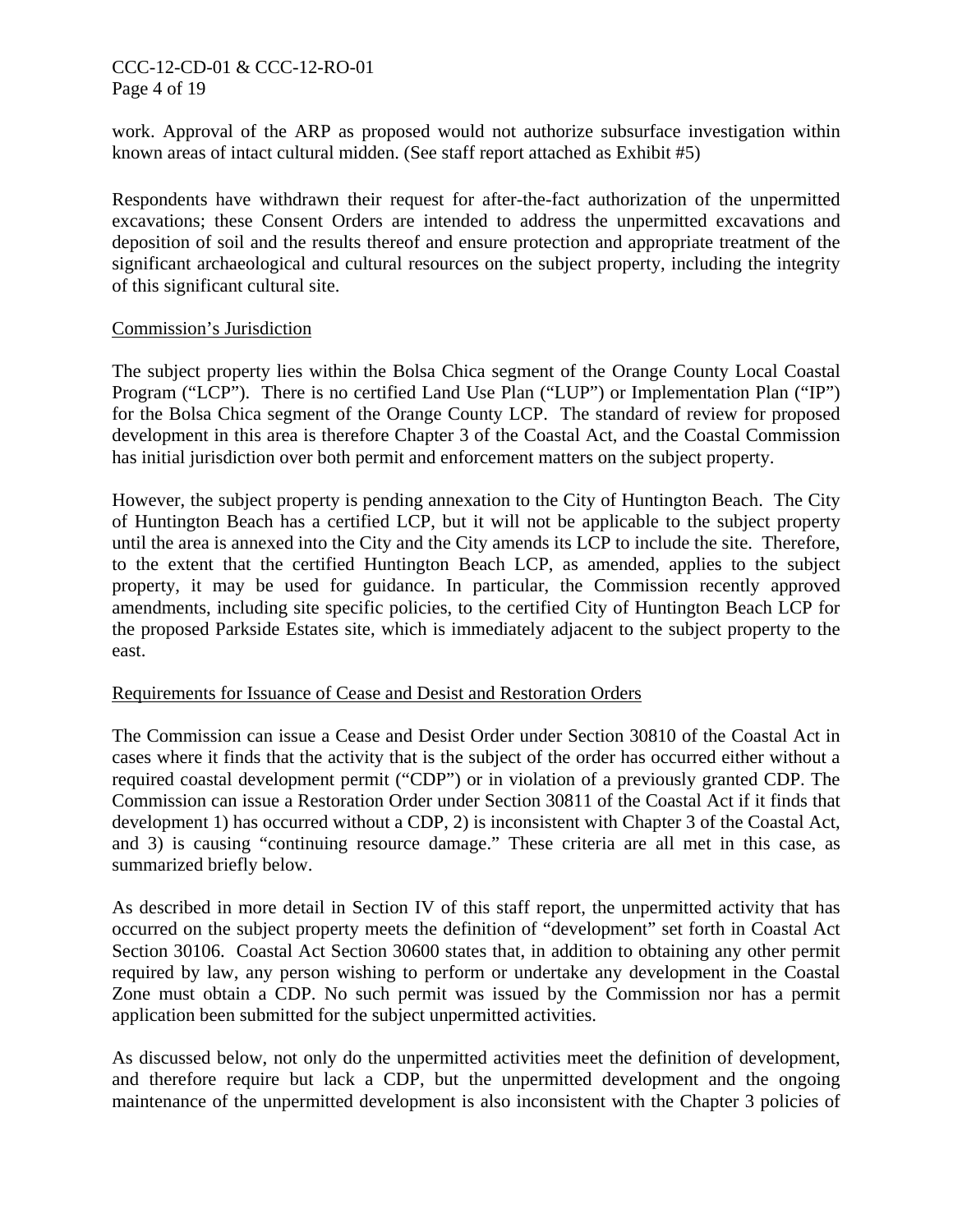# CCC-12-CD-01 & CCC-12-RO-01 Page 5 of 19

the Coastal Act, including Sections 30244 (Archaeological or paleontological resources), 30230 (Marine Resources), 30231 (biological productivity and water quality), and 30253 (minimization of adverse impacts) and policies within the City's LUP, as fully discussed below.<sup>[4](#page-2-0)[5](#page-4-0)</sup>

The unpermitted development has adversely impacted coastal resources. Such impacts meet the definition of "damage" provided in Section 13190(b) of Title 14 of the California Code of Regulations ("14 CCR"), which defines "damage" as "any degradation or other reduction in quality, abundance, or other quantitative or qualitative characteristic of the resource as compared to the condition the resource was in before it was disturbed by unpermitted development." If the unpermitted development and any physical results of the unpermitted development, including the excavations and excavated soil, are allowed to remain unrestored and unmitigated, their effect will lead to further adverse impacts (including the temporal continuation of the existing impacts) to archaeological resources and coastal waters. Thus, the continued presence of the unpermitted development on the subject property is causing continuing resource damage, as defined in 14 CCR Section 13190.

## Staff Recommendation

<span id="page-4-1"></span> $\overline{a}$ 

Staff recommends that the Commission approve Consent Cease and Desist Order CCC-12-CD-01 and Consent Restoration Order CCC-12-RO-01 to address the unpermitted development, and the results thereof, as described below.

# **II. HEARING PROCEDURES**

The procedures for a hearing on a Cease and Desist Order and Restoration Order are outlined in 14 CCR Section 13185 and 14 CCR Section 13195 of the California Code of Regulations.

For a Cease and Desist Order and Restoration Order hearing, the Chair shall announce the matter and request that all parties or their representatives present at the hearing identify themselves for the record, indicate what matters are already part of the record, and announce the rules of the proceeding, including time limits for presentations. The Chair shall also announce the right of any speaker to propose to the Commission, before the close of the hearing, any question(s) for any Commissioner, at his or her discretion, to ask of any other party. Staff shall then present the report and recommendation to the Commission, after which the alleged violator(s) or their representative(s) may present their position(s) with particular attention to those areas where an actual controversy exists. The Chair may then recognize other interested persons after which time Staff typically responds to the testimony and to any new evidence introduced.

The Commission will receive, consider, and evaluate evidence in accordance with the same standards it uses in its other quasi-judicial proceedings, as specified in 14 CCR Section 13186, incorporating by reference Section 13065. The Chair will close the public hearing after the

<sup>&</sup>lt;sup>4</sup> A description of the Chapter 3 policies of the Coastal Act and the City LUP policies that apply to the subject

<span id="page-4-0"></span>property is provided in Section IV of this staff report.<br><sup>5</sup> Respondents' post-excavation survey of Southern tarplant, a protected plant species found on the subject property, indicates that, when compared to pre-excavation surveys, excavation of the pits did not result in direct impacts to tarplant and tarplant populations did not decline after the excavations occurred.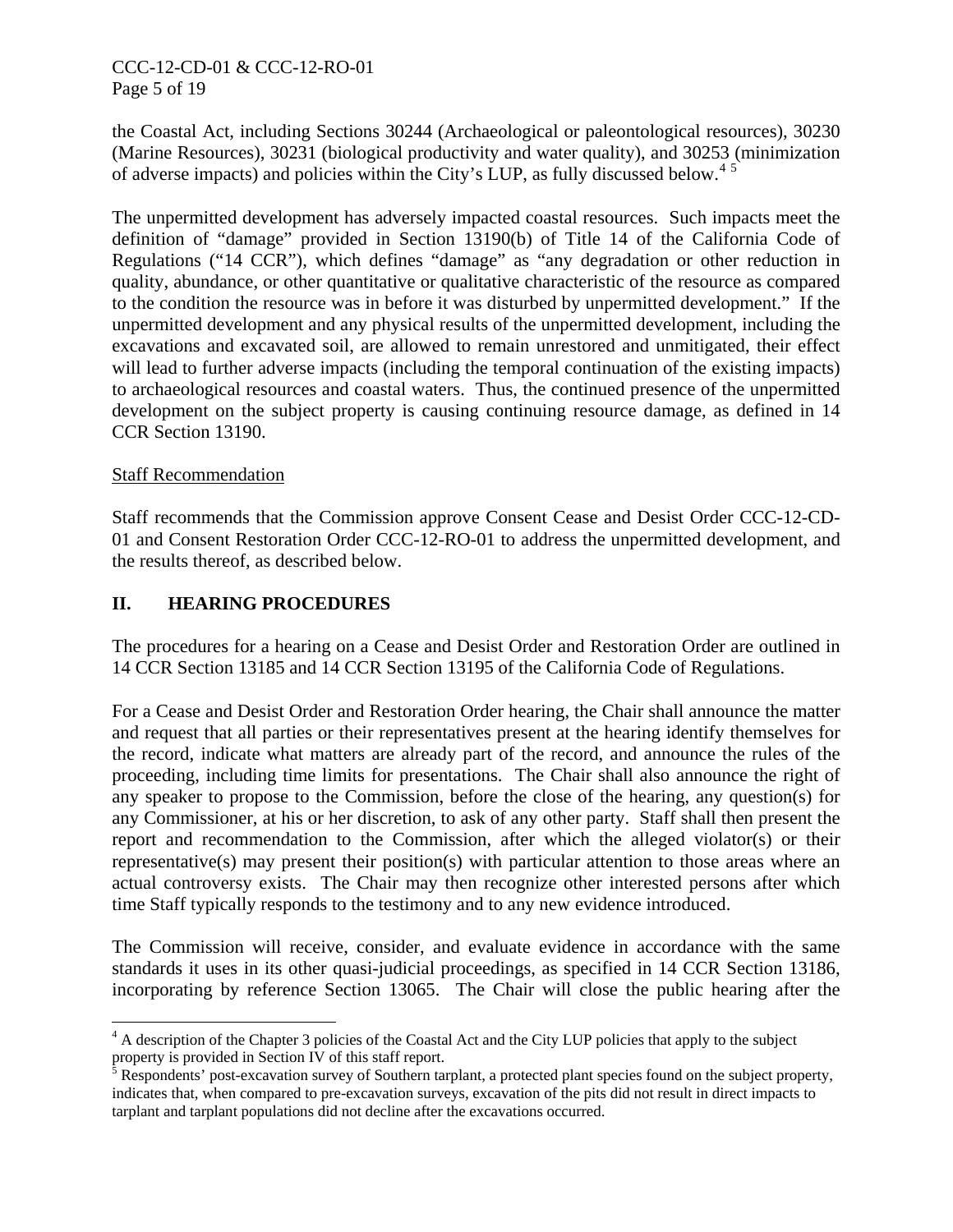presentations are completed. The Commissioners may ask questions to any speaker at any time during the hearing or deliberations, including, if any Commissioner chooses, any questions proposed by any speaker in the manner noted above. Finally, the Commission shall determine, by a majority vote of those present and voting, whether to issue the Consent Cease and Desist Order and Restoration Orders. Passage of the motions below will result in issuance of the Consent Cease and Desist Order and Consent Restoration Order.

# **III. STAFF RECOMMENDATIONS**

Staff recommends that the Commission adopt the following two motions:

## **1. Motion**

# *I move that the Commission issue Consent Cease and Desist Order No. CCC-12-CD-01 pursuant to the staff recommendation.*

## **Staff Recommendation of Approval**

Staff recommends a **YES** vote. Passage of this motion will result in issuance of the Consent Cease and Desist Order. The motion passes only by an affirmative vote of a majority of Commissioners present.

#### **Resolution to Issue Consent Cease and Desist Order**

The Commission hereby issues Consent Cease and Desist Order No. CCC-12-CD-01, as set forth below, and adopts the findings set forth below on grounds that development has occurred without a coastal development permit, in violation of the Coastal Act.

#### **2. Motion**

*I move that the Commission issue Consent Restoration Order No. CCC-12-RO-01 pursuant to the staff recommendation.*

#### **Staff Recommendation of Approval**

Staff recommends a **YES** vote. Passage of this motion will result in issuance of the Consent Restoration Order. The motion passes only by an affirmative vote of a majority of Commissioners present.

#### **Resolution to Issue Consent Restoration Order**

The Commission hereby issues Consent Restoration Order No. CCC-12-RO-01, as set forth below, and adopts the findings set forth below on the grounds that 1) development has occurred on the subject property without a coastal development permit, 2) the development is inconsistent with the Coastal Act, and 3) the development is causing continuing resource damage.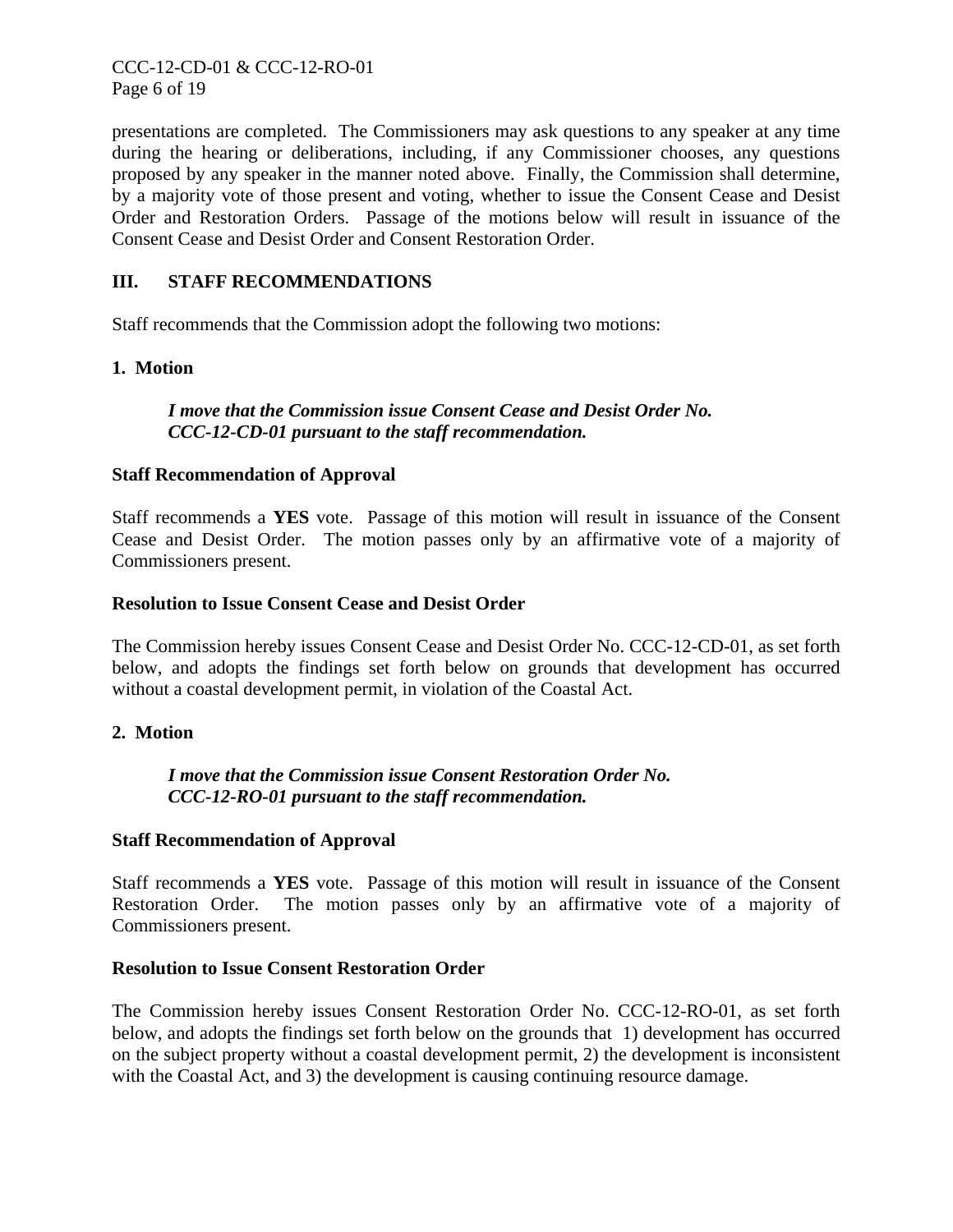# **IV. FINDINGS FOR CEASE AND DESIST ORDER NO. CCC-12-CD-01 AND RESTORATION ORDER NO. CCC-12-RO-01[6](#page-4-1)**

# **A. Description of Coastal Act Violations**

The violations of the Coastal Act that formed the basis for these Consent Orders include development, as that term is defined in the Coastal Act (PRC Section 30106), on the subject property that required a CDP, pursuant to the Coastal Act, but for which no such permit was obtained, including excavation of 16 50-cm wide by, on average, 101-cmbs (centimeters below surface) deep pits<sup> $\bar{\tau}$ </sup> and deposition of soil, and any other physical materials excavated from said pits, on the subject property and/or physical changes to the subject property resulting from the excavations and deposition of excavated materials. Said pits were excavated without Native American monitors in areas suspected at the time of excavation to contain cultural and archaeological resources and resulted in the excavation of intact cultural midden and deposition of cultural midden material on site.

## **B. History of Site and Coastal Act Violations**

As noted above, the subject property is located on southeastern Bolsa Chica Mesa and contains a mapped archaeological site, CA-ORA-144, "The Water Tower Site". Some archaeologists, including the subject property owner's archaeologist, believe CA-ORA-144 to be a part of the highly significant CA-ORA-83, which is a 9,000 year old archaeological site known as the "Cogged Stone Site," due to the great number of cogged stone artifacts (Exhibit #7) recovered there. ORA-83 has been successfully nominated to the National Register of Historic Places by the State Historical Resources Commission under Criteria A and  $D^8$  $D^8$  for listing as a National Historic Site. The site was successfully nominated under Criterion A as a type site for production, manufacture and distribution of the cogged stone artifact and a historic site that represents an Early Holocene ceremonial complex important to the local Native American communities, and under Criterion D since the site has produced hundreds of cogged stones, human remains, numerous semi-subterranean pit houses, and other artifacts and since the site is considered highly significant with regard to research potential, particularly if this information is combined with other archaeological and ethnographic evidence.

As a result of years of archaeological research, much of which was performed pursuant to coastal development permits, and some of which predated the Coastal Act, approximately 160 human burials; several animal burials; and over 100 significant archaeological features such as house pits, rock pits, hearths and tens of thousands of beads, charmstones, cogged stones and other artifacts have been found on CA-ORA-83.

 $\overline{a}$ <sup>6</sup> These findings also hereby incorporate by reference Section I of the December 22, 2011 staff report ("Staff Recommendations and Findings for Consent Cease and Desist and Restoration Orders") in which these findings appear, which section is entitled "Summary of Staff Recommendations and Findings."  $7$  The third dimension of the pits, length, varies from roughly 60 to 120 centimeters.

<span id="page-6-2"></span><span id="page-6-0"></span>

<span id="page-6-1"></span><sup>&</sup>lt;sup>8</sup> Sites are nominated under Criterion A if they are sites "That are associated with events that have made a significant contribution to the broad patterns of our history," and under Criterion D if they are sites "That have yielded, or may be likely to yield, information important in prehistory or history."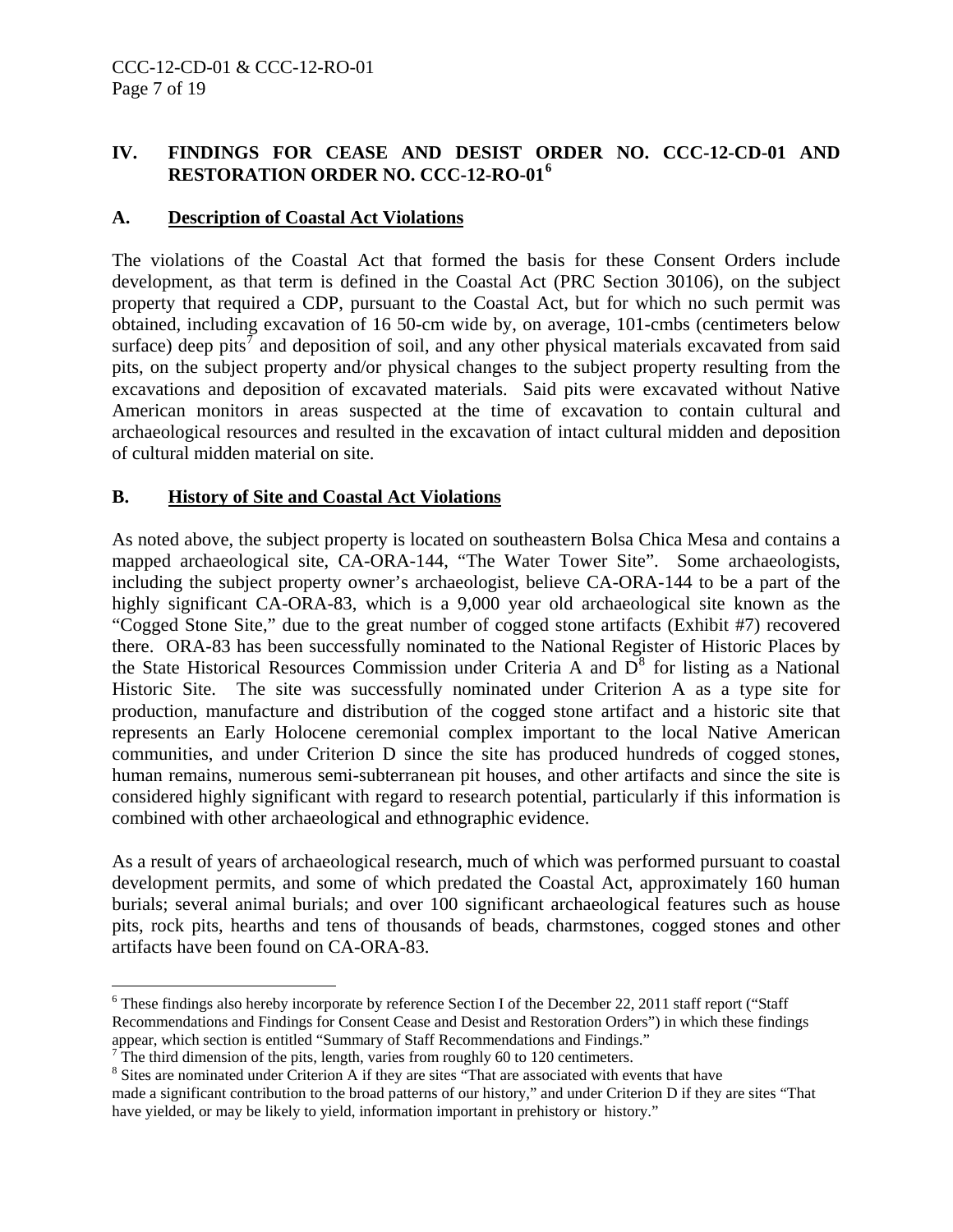$\overline{a}$ 

Prior to the development of a site, such as the subject property, which is suspected to contain significant archaeological resources, due in part to its contiguity with CA-ORA-83, the Commission requires that applicants for development prepare an Archaeological Research Plan to identify portions of the site that contain archaeological resources (such as Native American human remains, archaeological features, or cultural midden), and to define the boundaries of these areas using techniques that avoid impacts to these resources, if they are present. Respondents have had an ARP prepared for this site and have submitted a CDP application (5- 10-258) seeking authorization to implement that plan.<sup>[9](#page-6-2)</sup> The purpose of the ARP specific to the subject property is to identify and leave in place significant archaeological resources found on the site; any subsequent development of the subject property will be designed to avoid further impacts to these resources.

Archaeological study of a site proposed for development in the Coastal Zone commonly occurs in two primary phases: first, a non-invasive surface survey; and second, a comprehensive survey including subsurface investigations, i.e. an ARP. As noted above, on April 16, 2010, the Executive Director issued exemption 5-10-035-X to allow Respondents to carry out a surface survey and a geophysical program intended to provide data to be used to generate archaeological maps of the subject property, including site boundaries, location of surface artifacts, and other relevant GPS data to establish parameters for the comprehensive ARP to follow the surface survey, which was envisioned would be authorized by a separate CDP, and for which Respondents have now applied. Respondents did not request authorization to perform, nor did the exemption exempt from coastal development permit requirements, any subsurface work. The project description, submitted by Respondents and included on the face of the exemption clearly states that "Other than placement of stakes to mark grids, no ground disturbing, or sub-surface excavation/earth movement will occur."

However, in addition to carrying out the exempt surface study, Respondents also excavated 16 50-cm wide by, on average, 101-cmbs (centimeters below surface) deep profiles on the subject property. The pits were excavated in areas suspected<sup>[10](#page-7-0)</sup> at the time of excavation to be areas of intact cultural midden. Intact cultural midden was in fact excavated from six of the pits and deposited on site. Although the purpose of the excavations was apparently to help determine boundaries of intact cultural midden to establish the parameters of the comprehensive ARP, this excavation work was not a part of the exemption or otherwise approved, and the excavations were undertaken without the presence of Native American monitors with ancestral ties to the area to ensure appropriate treatment of the site and cultural materials and to provide necessary cultural context for archaeological investigations, without any erosion control measures in place, and the excavated soil, which included intact cultural midden, was not screened for cultural materials.

 $9^9$  CDP 5-10-258 is scheduled as hearing item W19b on January 12, 2012 (see Exhibit #5 for the staff report, as incorporated by reference herein).

<span id="page-7-0"></span> $10$  The Herring excavations conducted in the 1960's identified the area of the excavations as a potential archaeological site. Moreover, review of surface evidence, such as shell material, as well as the results of the ground penetrating radar survey, would have suggested the presence of cultural midden.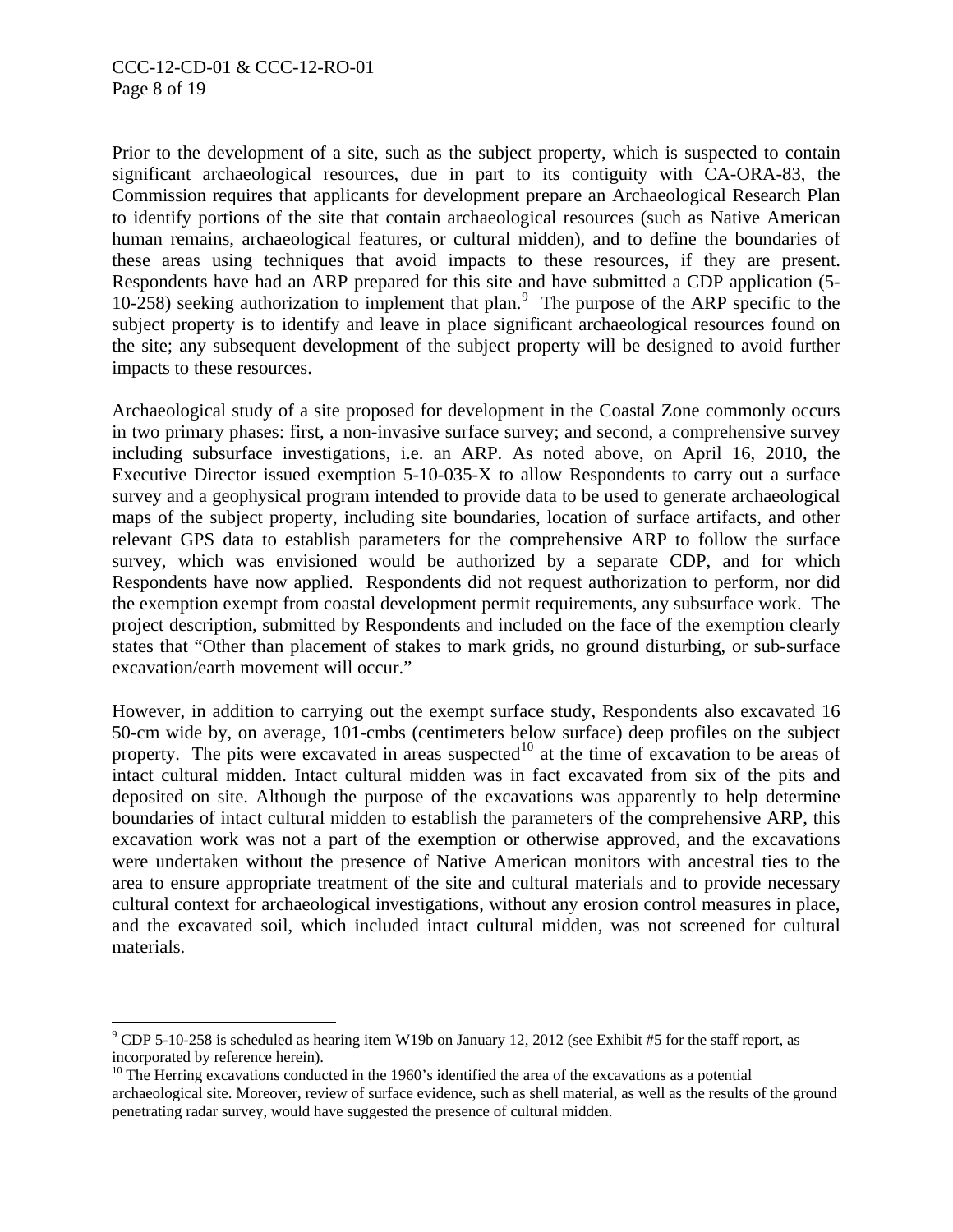### CCC-12-CD-01 & CCC-12-RO-01 Page 9 of 19

After receiving reports of the excavations described above in December 2010, and subsequent to requesting and receiving more information related to the activity, staff sent Respondents a Notice of Violation letter on January 6, 2011 informing them that (1) excavation of the pits constituted development under the Coastal Act, (2) pursuant to Coastal Act Section 30600, any person wishing to perform or undertake any development in the Coastal Zone is required to obtain a CDP authorizing such development, and (3) no CDPs have been issued for the development. The letter also informed Respondents that one option they may consider to resolve this matter is to amend the pending application for a comprehensive ARP (CDP 5-10-258) to include a request for after-the-fact ("ATF") authorization of the unpermitted excavations. Through the permit process, the letter explained, staff would analyze whether the subject excavations are consistent with resource protection policies of the Coastal Act, including but not limited to Coastal Act Section 30244 (Archaeological or paleontological resources).

Respondents subsequently amended their application for a comprehensive ARP (5-10-258) to include a request for ATF authorization of the unpermitted excavations. After reviewing the application for ATF authorization, staff found that it could not recommend approval of the excavations, stating in the initial staff report for the November hearing, which has since been revised to remove the request for ATF authorization of the excavations, that "The Commission cannot approve this work ATF as it was not done in a manner most protective of the archaeological/cultural resources since Native American monitors were not present and therefore not allowed to verify the findings or make comments on the methods (including whether the material should be screened for human bone or animal fragments)."

Respondents' response to staff's recommendation of denial included providing staff with citations to the Commission's Statewide Archaeological Guidelines, which Respondents maintain were adhered to in carrying out the excavations and which Respondents claim exempt the excavations. On the contrary, the archaeological guidelines confirm that a CDP is required for an archaeological investigation that involves removing or extracting any material. Staff pointed this out to Respondents and explained that the guidelines do not alter staff's position that a CDP was necessary for the excavations; in fact, the guidelines bolster staff's position, and that staff planned to recommend denial of the excavations at the November 2011 Commission hearing. Respondents subsequently requested a postponement of the hearing.

On November 8, 2011, Commission staff met with Respondents to discuss a consensual resolution of the unpermitted excavations, potentially through a settlement agreement in the form of consent orders that would provide a permanent and complete resolution of this matter. At the meeting, Respondents expressed their willingness to resolve this matter consensually through the consent order process.

Staff and Respondents have worked extensively and collaboratively towards an amicable resolution of the unpermitted excavations. On December 18, 2011, Respondents signed Consent Cease and Desist Order No. CCC-12-CD-01 and Consent Restoration Order No. CCC-12-RO-01. In order to amicably resolve the violations through these Consent Orders, Respondents agree not to contest the legal and factual bases for, the terms of, or the issuance of these Consent Orders, and have elected to settle this matter rather than submit a Statement of Defense form and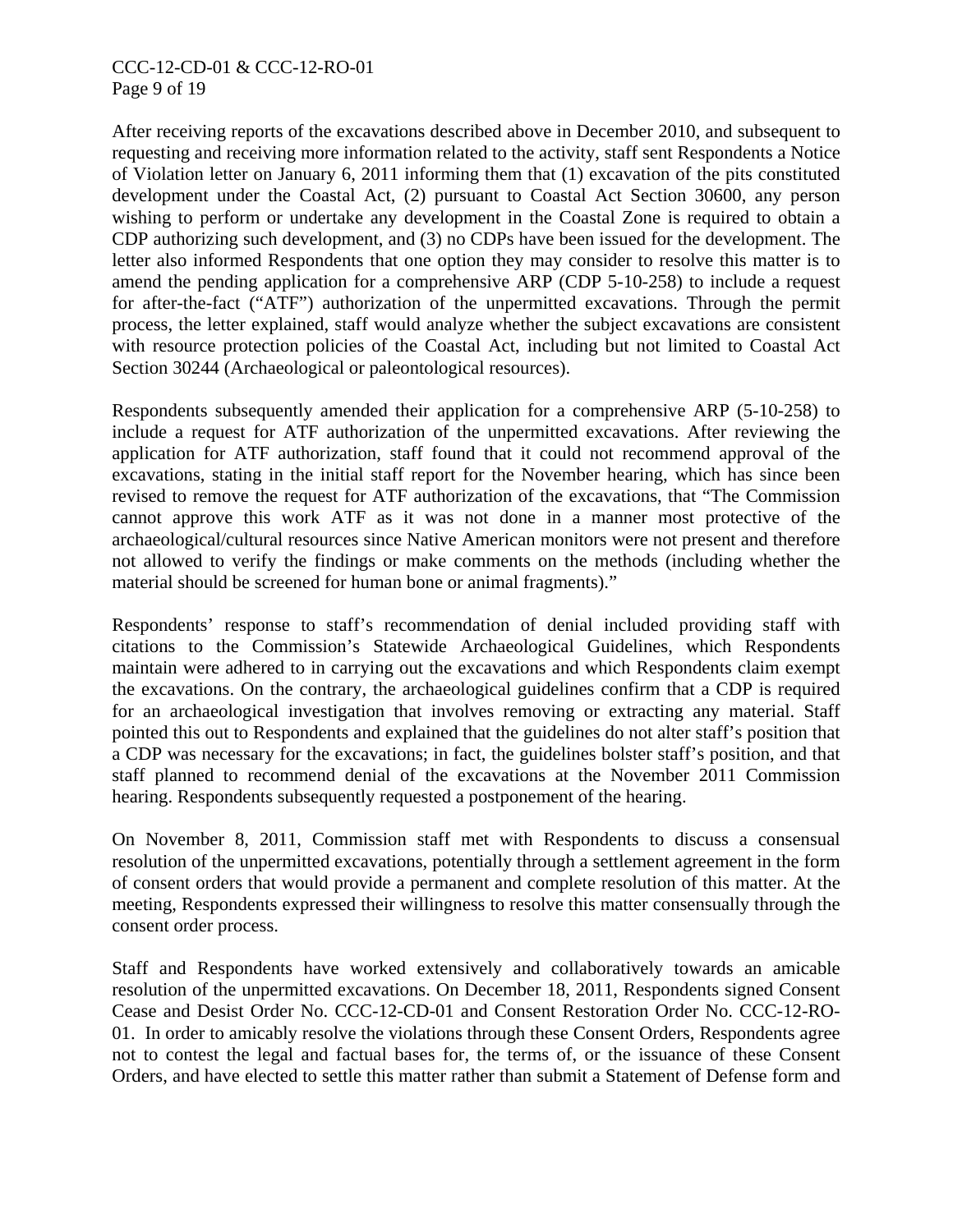# CCC-12-CD-01 & CCC-12-RO-01 Page 10 of 19

contest issuance of these Consent Orders. Specifically, Respondents agree not to contest the issuance or enforceability of these Consent Orders at a public hearing or any other proceeding.

The Commission is scheduled to hear Respondents' request for approval of a comprehensive ARP at the January meeting following the hearing on these Consent Orders, however, Respondents withdrew their request for ATF authorization of the unpermitted excavations; these Consent Orders are intended to address the unpermitted excavations and deposition of soil and the results thereof for which Respondents previously sought ATF authorization and ensure protection and appropriate treatment of the significant archaeological and cultural resources on the subject property.

#### **C. Basis for Issuance of Orders**

#### **Cease and Desist Order**

The statutory authority for issuance of Cease and Desist Orders is provided in Section 30810 of the Coastal Act, which states, in relevant part:

*If the Commission, after public hearing, determines that any person…has undertaken, or is threatening to undertake, any activity that… requires a permit from the commission without first securing the permit… the Commission may issue an order directing that person…to cease and desist.* 

*The cease and desist order may be subject to such terms and conditions as the Commission may determine are necessary to ensure compliance with this division, including immediate removal of any development or material…* 

# **Restoration Order**

The statutory authority for issuance of Restoration Orders is provided in Section 30811 of the Coastal Act, which states, in relevant part:

*In addition to any other authority to order restoration, the commission… may, after a public hearing, order restoration of a site if it finds that [a] the development has occurred without a coastal development permit from the commission… [b] the development is inconsistent with this division, and [c] the development is causing continuing resource damage.* 

The following paragraphs set forth the basis for the issuance of the Consent Orders by providing substantial evidence that the development meets all of the required grounds listed in Sections 30810 and 30811 for the Commission to issue a Cease and Desist Order and a Restoration Order.

Staff notes that the standard of review in this matter is the Coastal Act. However, the subject property is pending annexation to the City of Huntington Beach. The City of Huntington Beach has a certified LCP but it will not be applicable to the subject property until the area is annexed into the City and the City amends its LCP to include the site. Therefore, to the extent that the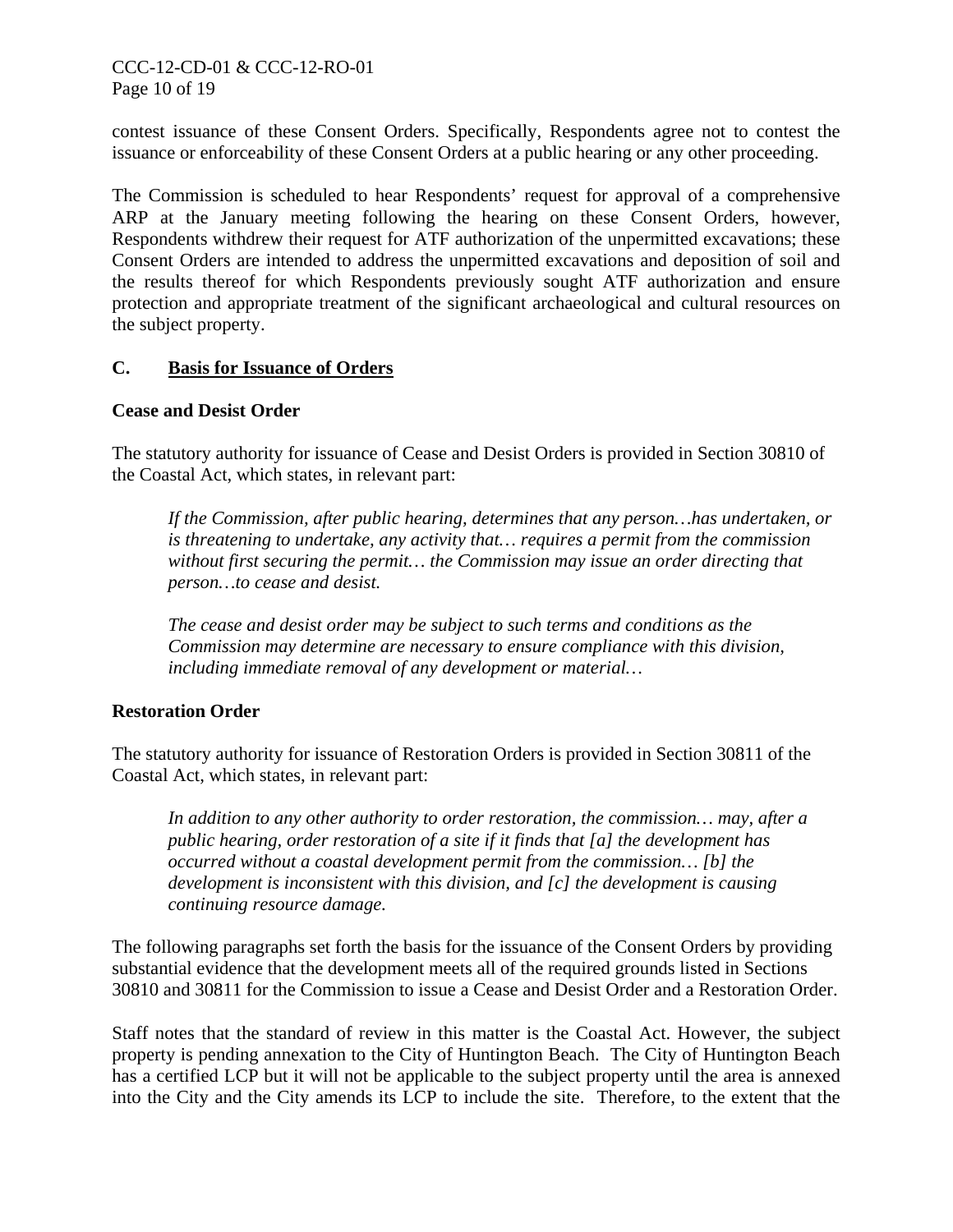# CCC-12-CD-01 & CCC-12-RO-01 Page 11 of 19

certified Huntington Beach LCP, as amended, applies to the subject property, it may be used for the purposes of guidance and relevant portions of the LCP are discussed herein as appropriate.

## **1. Development has occurred without a Coastal Development Permit**

Unpermitted development consisting of excavation of 16 50-cm wide by, on average, 101-cmbs (centimeters below surface) deep pits and deposition of soil excavated from said pits, as well as placement of any other physical materials excavated from said pits on the subject property and/or physical changes to the subject property resulting from the excavations, has occurred on the subject property without a CDP.

Section 30600(a) of the Coastal Act states that, in addition to obtaining any other permit required by law, any person wishing to perform or undertake any development in the Coastal Zone must obtain a coastal development permit. "Development" is defined by Section 30106 of the Coastal Act in relevant part as follows:

"*Development" means, on land, in or under water, the placement or erection of any solid material or structure; discharge or disposal of any dredged material or of any gaseous, liquid, solid, or thermal waste; grading, removing, dredging, mining, or extraction of any materials; change in the density or intensity of use of land…change in the intensity of use of water, or of access thereto…and the removal or harvesting of major vegetation other than for agricultural purposes…* 

The unpermitted excavation of 16 pits and deposition of soil excavated from said pits, as described above, clearly constitutes "development" within the meaning of the above-quoted definition and therefore is subject to the permit requirement of Section 30600(a). A CDP was not issued to authorize the subject development.

On April 16, 2010, the Executive Director issued exemption 5-10-035-X to allow Respondents to carry out a non-invasive surface survey and geophysical program intended to provide data for subsequent comprehensive archaeological study. Respondents did not request authorization for, nor did the exemption exempt, any subsurface work. The project description on the face of the exemption clearly states that "Other than placement of stakes to mark grids, no ground disturbing, or sub-surface excavation/earth movement will occur." The requirement for a CDP is also clear upon reading the Commission's Statewide Archaeological Guidelines; the archaeological guidelines confirm that a CDP is required for an archaeological investigation that involves removing or extracting any material.

#### **2. The Unpermitted Development is Inconsistent with the Coastal Act**

As described below, the unpermitted development is not consistent with multiple resource protection policies of the Coastal Act, including: Sections 30244 (Archaeological or paleontological resources), 30230 (Marine Resources), 30231 (biological productivity and water quality), and 30253 (minimization of adverse impacts) and policies within the City's LUP, as fully discussed below.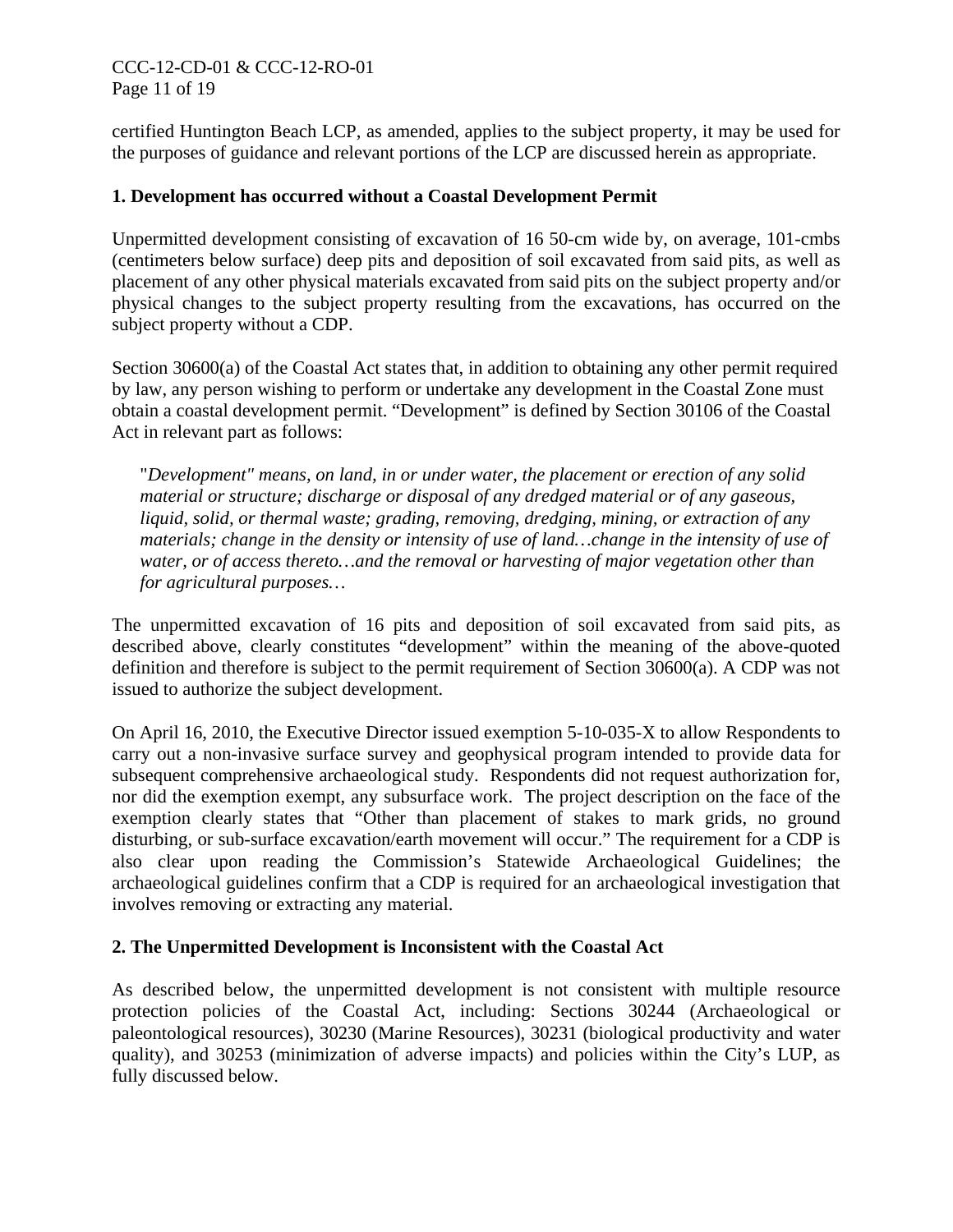## CCC-12-CD-01 & CCC-12-RO-01 Page 12 of 19

#### Archaeological Resources

 $\overline{a}$ 

The unpermitted development is inconsistent with Coastal Act Section 30244, which requires protection of archaeological and paleontological resources within the Coastal Zone. Section 30244 states:

*Where development would adversely impact archaeological or paleontological resources as identified by the State Historic Preservation Officer, reasonable mitigation measures shall be required.* 

The unpermitted development is inconsistent with the archaeological resources protection policy of the Coastal Act because intact cultural midden, a protected archaeological resource in part because it helps define the boundaries of the historic Native American site on the subject property, was excavated from the pits, and certain reasonable mitigation measures necessary to ensure protection and appropriate treatment of archaeological resources, and the integrity of this significant cultural site<sup>[11](#page-7-0)</sup>, were not implemented during excavation of the pits. In particular, the pits were excavated without the presence of Native American monitors with ancestral ties to the area and the excavated soil was not screened for cultural materials. Thus the pits were not excavated in a manner that is consistent with the archaeological resources protection policies of the Coastal Act and the excavation resulted in disturbance of protected archaeological resources.

The Coastal Commission, as well as the local government, has consistently required as a reasonable mitigation measure the presence of Native American monitors when subsurface investigation is undertaken in areas, such as the subject property, that are known or suspected to contain archaeological resources. The Native American community in general, as well as tribal groups with ancestral ties to the site, and the Native American Heritage Commission, are concerned that Native American resources, especially human remains, if they are exposed, be treated with appropriate dignity and respect.

The NAHC explains in guidelines for field archaeological work (Exhibit #8) the value of monitoring as a mitigation measure to ensure appropriate treatment of archaeological sites and cultural materials during archaeological research. The NAHC guidelines for such work state, in part:

*When projects are proposed in areas where Native American cultural features are likely to be affected, one way to avoid damaging them is to have a Native American monitor/consultant present during ground disturbing work. In sensitive areas, it may also be appropriate to have a monitor/consultant on site during construction work.* 

*A knowledgeable, well-trained Native American monitor/consultant can identify an area that has been used as a village site, gathering area, burial site, etc. and estimate how extensive the site might be. A monitor/consultant can prevent damage to a site by being able to communicate well with others involved in the project, which might involve:* 

<sup>&</sup>lt;sup>11</sup> As noted above, the expansive archaeological site on the Bolsa Chica Mesa, of which the site on the subject property is believed to be a part, has been successfully nominated to the National Register of Historic Places by the State Historical Preservation Officer through the State Historical Resources Commission, as a National Historic Site.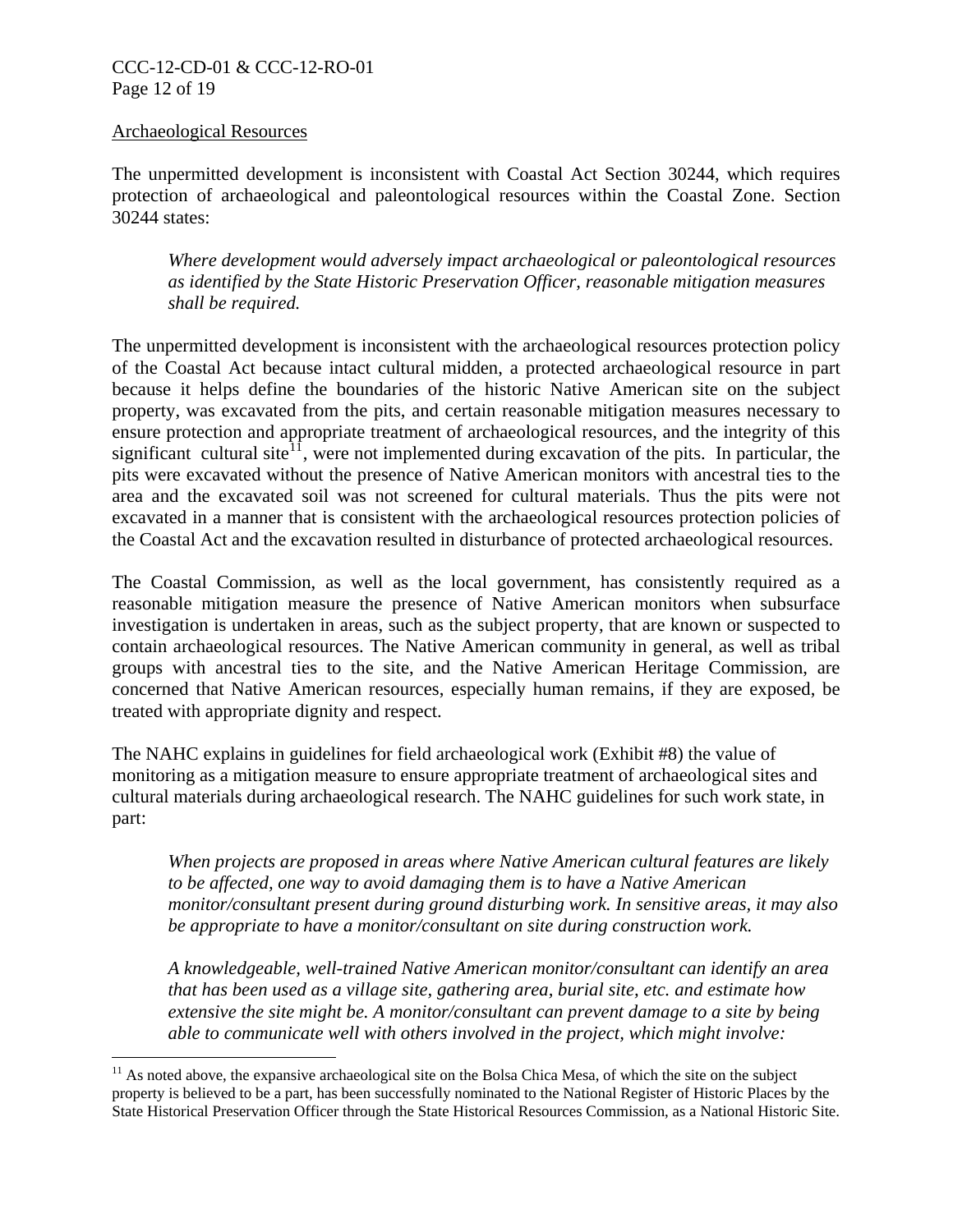- *1. Requesting excavation work to stop so that new discoveries can be evaluated;*
- *2. Sharing information so that others will understand the cultural importance of the features involved;*
- *3. Ensuring excavation or disturbance of the site is halted and the appropriate State laws are followed when human remains are discovered;*
- *4. Helping to ensure that Native American remains and any associated grave items are treated with culturally appropriate dignity, as is intended by State law.*

*By acting as a liaison between Native Americans, archaeologists, developers, contractors and public agencies, a Native American monitor/consultant can ensure that cultural features are treated appropriately from the Native American point of view…*[Native American Heritage Commission Guidelines for Native American Monitors/Consultants]

The absence of monitors during excavations, in addition to failing to ensure protection of archaeological resources, also undermines the effectiveness of future mitigation measures to protect cultural resources on the site. The goal of archaeological research in this context is to determine the significance and extent of archaeological resources on site and prepare a mitigation plan appropriate to the site. The perspective of Native American monitors during field work is an important component of productive archaeological research in this regard. If present during excavations, Native American monitors can guide the process by stopping work to evaluate the significance of any cultural materials encountered during excavation, providing input and adaptive strategies as the work is carried out, and requesting that excavated soils be screened for cultural material.

Respondents' archaeologist states that the soils were not screened because they were fill material that originally came from other portions of the site during previous on-site historic development and were not midden soils. However, the unpermitted development did in fact result in the excavation of intact cultural midden material. It is evident in photographs and graphics submitted by Respondents that intact cultural midden was cut away and removed from the pits during their excavation. Furthermore, fill material may contain isolated cultural materials, i.e. artifacts discovered within disturbed soil, - particularly given the historic development on portions of this site and resulting potential for fill material to mix with adjacent midden soils - and Native American monitors may request that fill material be screened for the presence of cultural materials. For instance, on the adjacent Parkside Estates site, Native American representatives requested that bones encountered there during grading be examined to determine their origin. Because the pits at issue were excavated without the presence of Native American monitors, the affected tribal groups were not afforded the opportunity to participate in this critical phase of the research process, thus undercutting the effectiveness of mitigation measures that are developed based upon the results of the research.

The unpermitted development impacted protected archaeological resources, was undertaken in the absence of certain reasonable mitigation measures necessary to ensure protection and appropriate treatment of archaeological resources, including those, such as here, that have been identified by the State Historical Preservation Officer through the State Historical Resources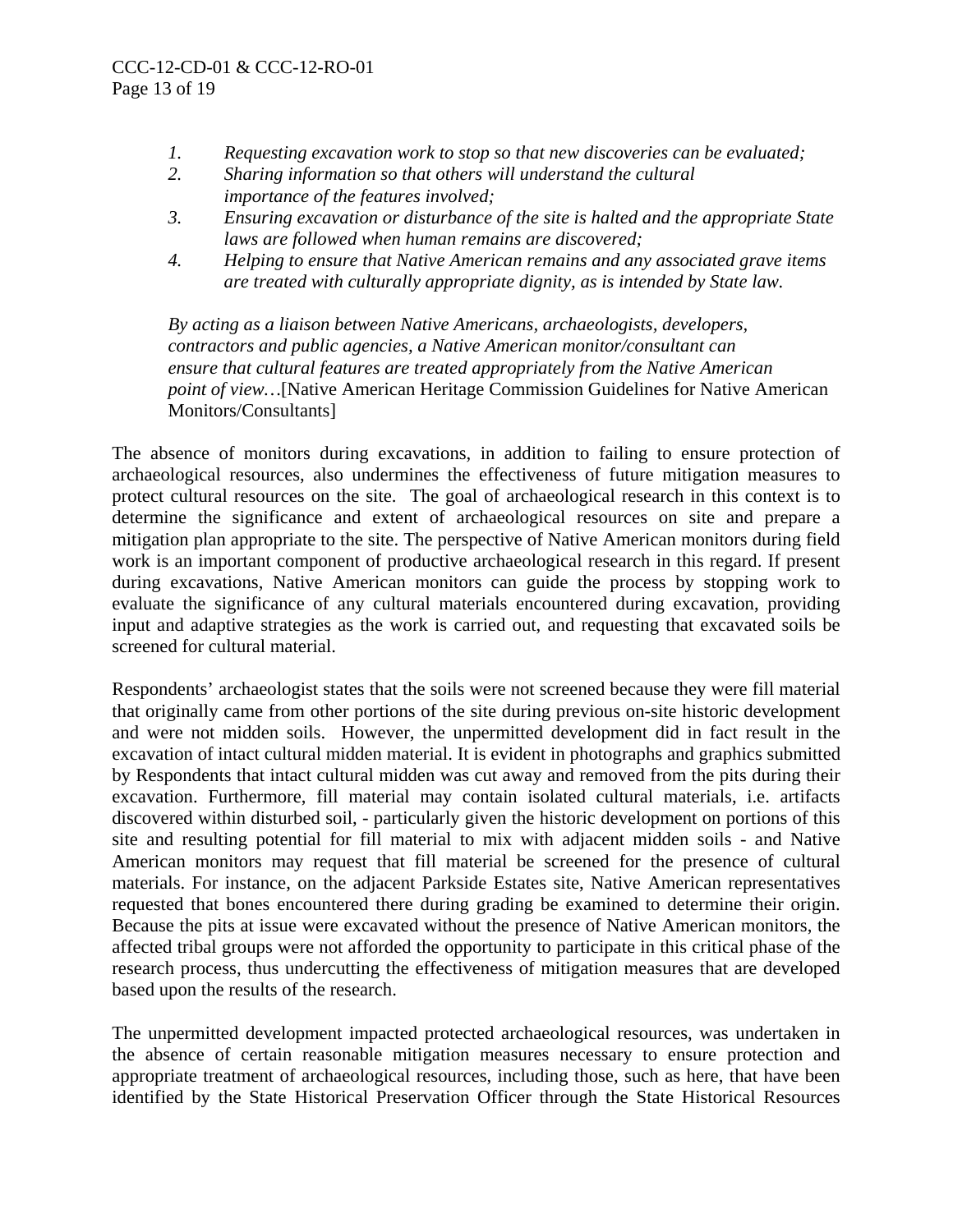### CCC-12-CD-01 & CCC-12-RO-01 Page 14 of 19

Commission, and hampers development of appropriate mitigation measures; therefore, the unpermitted development is inconsistent with Section 30244 of the Coastal Act.

#### Marine Resources and Biological Productivity/Minimization of Adverse Impacts

The unpermitted development is inconsistent with Coastal Act Sections 30230 and 30231, which require protection of marine resources and biological productivity of coastal waters, including from the effects of erosion and run-off, as well as Section 30253, which requires that new development minimize erosion. Sections 30230, 30231, and 30253 state:

#### *Section 30230*

*Marine resources shall be maintained, enhanced, and where feasible, restored. Special protection shall be given to areas and species of special biological or economic significance. Uses of the marine environment shall be carried out in a manner that will sustain the biological productivity of coastal waters and that will maintain healthy populations of all species of marine organisms adequate for long-term commercial, recreational, scientific, and educational purposes.* 

#### *Section 30231*

*The biological productivity and the quality of coastal waters, streams, wetlands, estuaries, and lakes appropriate to maintain optimum populations of marine organisms and for the protection of human health shall be maintained and, where feasible, restored through, among other means, minimizing adverse effects of waste water discharges and entrainment, controlling runoff, preventing depletion of ground water supplies and substantial interference with surface water flow, encouraging waste water reclamation, maintaining natural vegetation buffer areas that protect riparian habitats, and minimizing alteration of natural streams.* 

*Section 30253* 

*New development shall... (b) Assure stability and structural integrity, and neither create nor contribute significantly to erosion, geologic instability, or destruction of the site or surrounding area or in any way require the construction of protective devices that would substantially alter natural landforms along bluffs and cliffs.* 

The unpermitted excavations resulted in disturbance of soil and deposition of unsecured soil on a slope descending to the Bolsa Chica wetlands complex, a coastal wetland that provides habitat for threatened and endangered species. The unpermitted excavations and excavated soil were left in place for over a year, including during the rainy season, without erosion control measures that are necessary to prevent erosion and impacts to coastal waters, such as the adjacent Bolsa Chica wetlands. In fact, at the time the excavations were reported to staff in December 2010, it appears that the excavated soil had already been eroded away by rainfall and wind.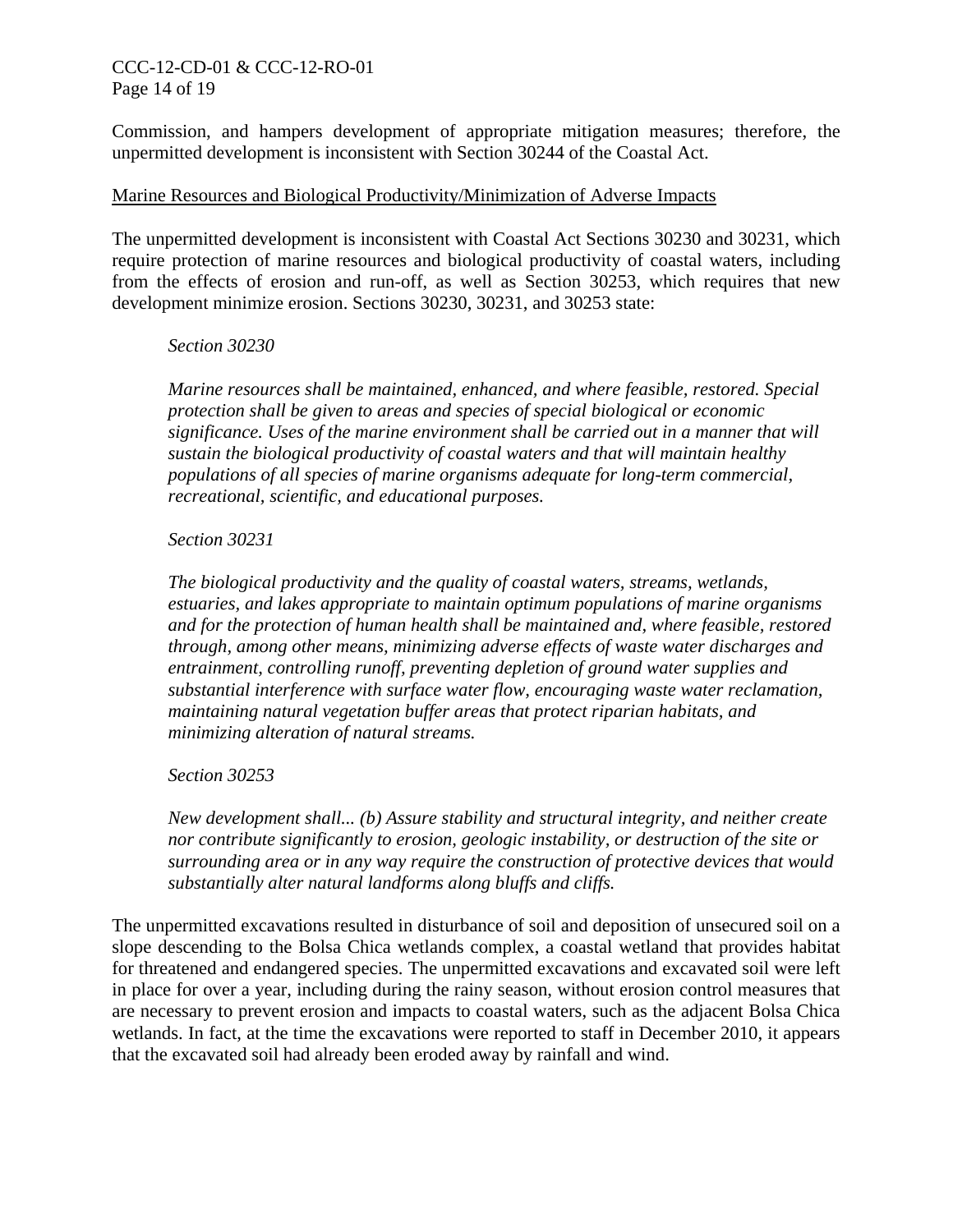The unpermitted development has thus exposed the site and surrounding water bodies to the effects of unregulated erosion and sediment laden runoff. Unmanaged runoff across disturbed dirt areas can increase the level of sediment entering water bodies, consequently also increasing the turbidity of receiving waters, which reduces the penetration of sunlight needed by aquatic vegetation that provides food and cover for aquatic species and disrupts the reproductive cycles of aquatic species, leading to adverse changes in reproduction and feeding behavior. These impacts reduce the biological productivity and the quality of coastal waters and reduce optimum populations of marine organisms and their predators. Similarly, sediment-laden stormwater runoff can increase sedimentation in coastal waters. Sedimentation of coastal waters impacts fish populations, and their predators, in part by burying aquatic vegetation that provides food and cover for aquatic species. For these reasons, the unpermitted development is inconsistent with Coastal Act Sections 30230, 30231 and 30253(b) of the Coastal Act.

## **c. Unpermitted Development is Causing Continuing Resource Damage**

The unpermitted development is causing "continuing resource damage," as defined in 14 CCR Section 13190, which states:

*'Continuing', when used to describe 'resource damage', means such damage, which continues to occur as of the date of issuance of the Restoration Order.* 

*'Resource' means any resource that is afforded protection under the policies of Chapter 3 of the Coastal Act, including but not limited to public access, marine and other aquatic resources, environmentally sensitive wildlife habitat, and the visual quality of coastal areas.* 

*'Damage' means any degradation or other reduction in quality, abundance, or other quantitative or qualitative characteristic of the resource as compared to the condition the*  resource was in before it was disturbed by unpermitted development. (emphasis added)

The archaeological resources on the subject property, as well as the coastal waters in the vicinity of the subject property, are afforded protection under Coastal Act Sections 30230, 30231, 30244, and 30253(b), and are therefore "resources" as defined in Section 13190(a) of the Commission's regulations. The unpermitted development on the subject property impacted protected archaeological resources, has been undertaken without reasonable mitigation measures necessary to ensure protection and appropriate treatment of archaeological resources, and exposed the site and surrounding coastal waters to the effects of unregulated runoff, thereby causing "damage" to a resource, as defined in Section 13190(b) of the Commission's regulations. Without restoration of the excavated areas, and monitoring of such restoration by Native American monitors, the foregoing impacts are continuing and will continue to occur. The persistence of these impacts constitutes "continuing" resource damage, as defined in Section 13190(c) of the Commission's regulations.

For the reasons stated above, the unpermitted actions are causing continuing resource damage. As a result, the third and final criterion for the Commission's issuance of the proposed Restoration Order pursuant to Coastal Act Section 30811 is therefore satisfied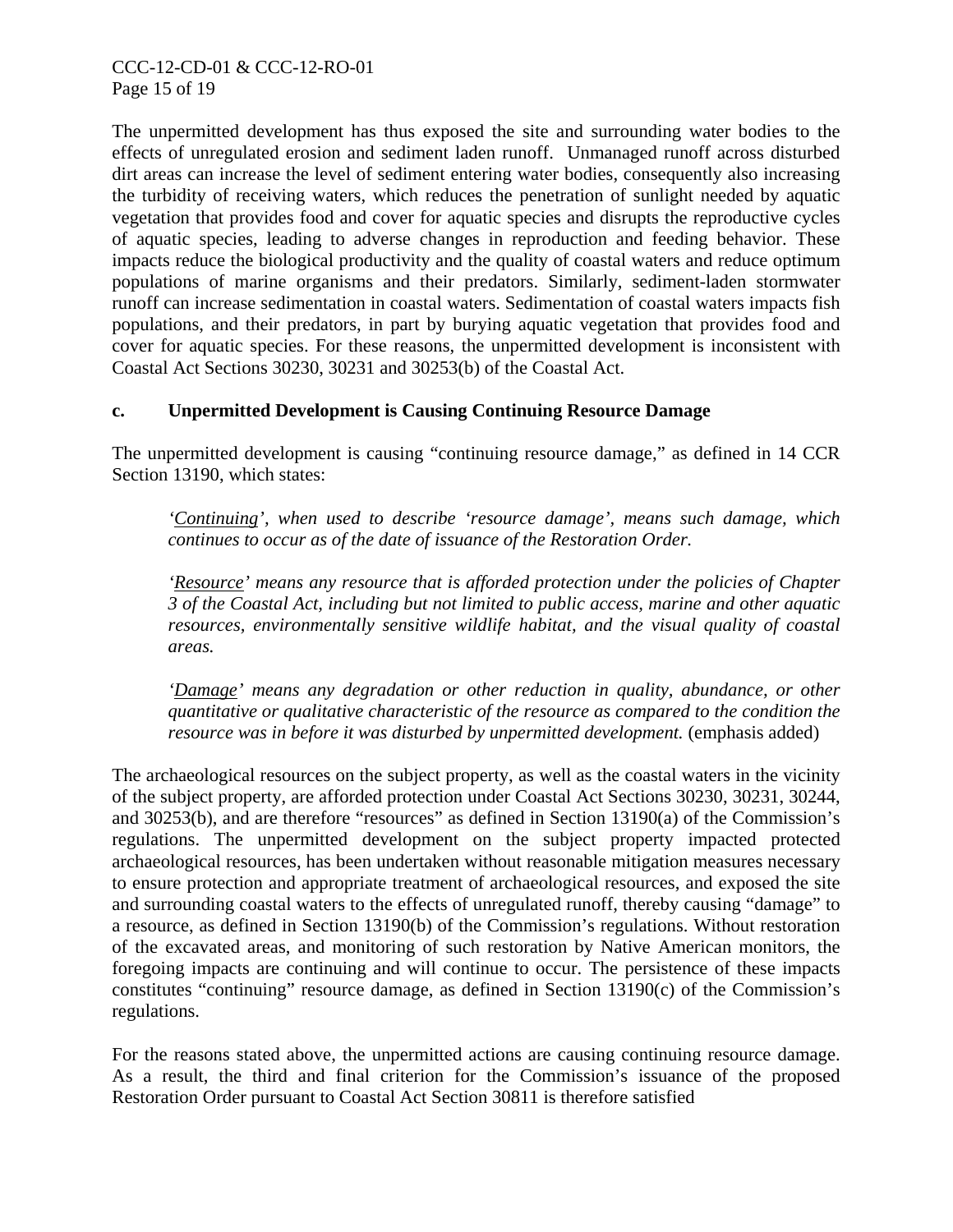# **d. Unpermitted Development is Inconsistent with the Certified Land Use Plan**

The standard of review is Chapter 3 of the Coastal Act and the Coastal Commission has jurisdiction over permit and enforcement matters on the subject property. However, staff notes that the unpermitted development at issue in this matter is also inconsistent with polices of the Huntington Beach LCP. Although the Huntington Beach LCP does not currently apply to the subject property since the site has yet to be annexed into the City and the City would need to amend its certified LCP to include policies and development standards for the subject property, the Commission considers the development standards designed to protect archaeological resources contained in the Huntington Beach LCP as guidance. The LCP policies with which the unpermitted development at issue is inconsistent include, but may not be limited to the policies cited below.

*Objective C 5.1* 

*Identify and protect, to the maximum extent feasible, significant archaeological, paleontological and historic resources in the Coastal Zone.* 

*Policy C 5.1.2* 

*Where new development would adversely impact archeological or paleontological resources within the Coastal Zone, reasonable mitigation measures to minimize impacts shall be required.* 

*Section 230.82E* [Parkside Estates IP]

*Archaeological/Cultural Resources Within the coastal zone, applications for grading or any other development that has the potential to impact significant archaeological/cultural resources shall be preceded by a coastal development permit application for implementation of an Archaeological Research Design (ARD). This is required when the project site contains a mapped archaeological site, when the potential for the presence of archaeological/cultural resources is revealed through the CEQA process, and/or when archaeological/cultural resources are otherwise known or reasonably suspected to be present. A coastal development permit is required to implement an ARD when such implementation involves development (e.g. trenching, test pits, etc.). No development, including grading, may proceed at the site until the ARD, as reflected in an approved coastal development permit, is fully implemented. Subsequent development at the site shall be subject to approval of a coastal development permit and shall be guided by the results of the approved ARD.* 

As described above, the unpermitted development impacted protected archaeological resources, was undertaken in the absence of certain reasonable mitigation measures necessary to ensure protection and appropriate treatment of archaeological resources, and precludes effective implementation of mitigation measures. Therefore, the unpermitted development is inconsistent with resource protection policies of the Coastal Act, as well as policies of the Huntington Beach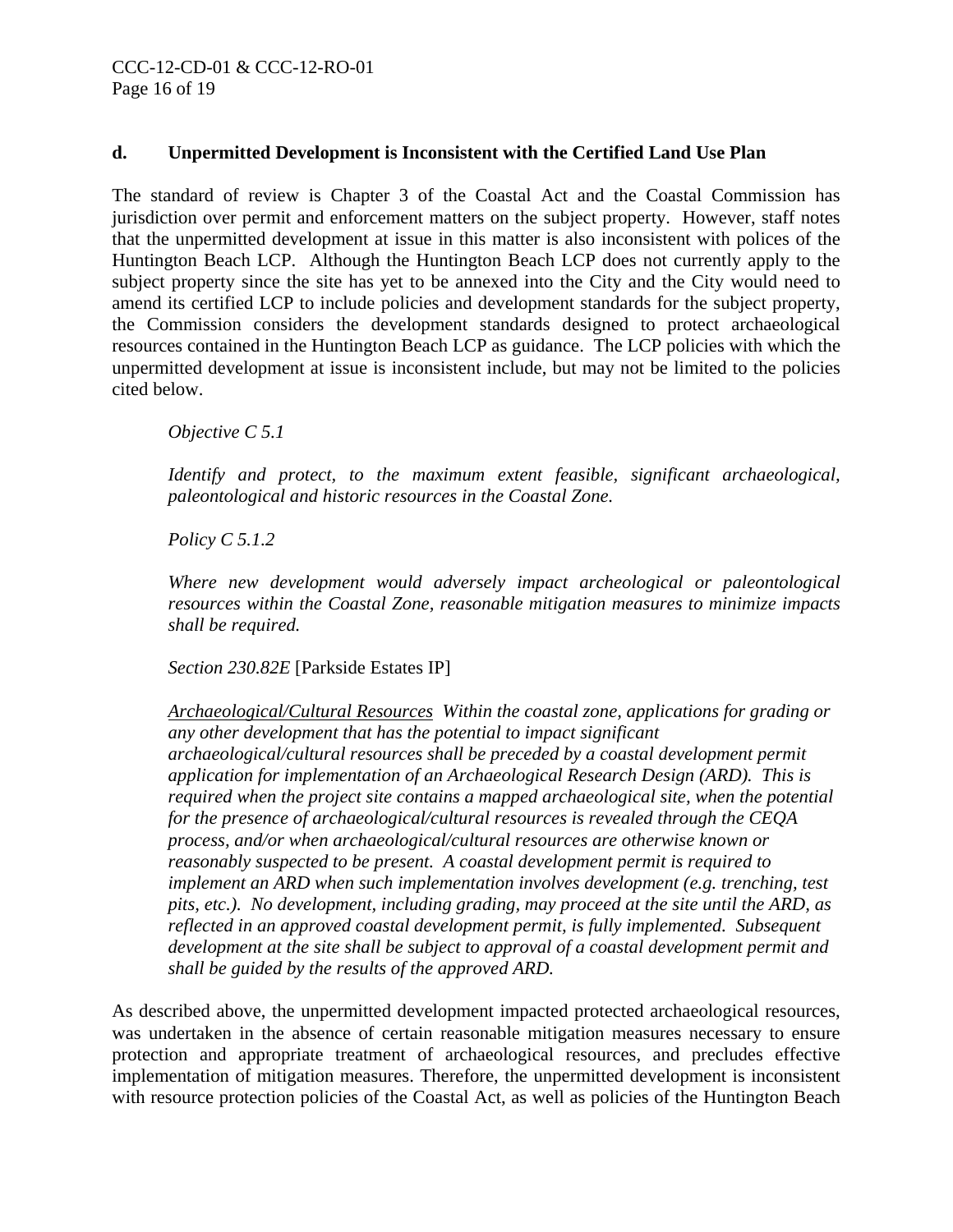# CCC-12-CD-01 & CCC-12-RO-01 Page 17 of 19

LCP that require 1) issuance of a CDP before development that may impact significant archaeological resources occurs, and 2) reasonable mitigation measures to protect those resources.

# **D. Consent Orders are Consistent with Chapter 3 of the Coastal Act**

The unpermitted development at issue significantly impacted coastal resources, including archaeological resources, on the subject property. The unpermitted development is therefore inconsistent with the resource protection policies of the Coastal Act and City LCP, and the resource damage caused by the unpermitted development will continue unless the unpermitted activities cease and the subject property is properly restored. Issuance of the Consent Orders is essential to resolving the violations and to ensure compliance with the Coastal Act.

The Consent Cease and Desist Order and Consent Restoration Order attached to this staff report are consistent with and, in fact, are designed to further the resource protection policies found in Chapter 3 of the Coastal Act. The Consent Orders require Respondents to 1) install erosion control measures; 2) screen excavated soil for cultural materials; 3) return the excavated area to its preexisting topography; 4) arrange for Native American monitors to oversee all work conducted pursuant to these Consent Orders; 5) document and rebury all cultural materials encountered during work conducted pursuant to the Consent Orders; 6) cease and desist from conducting any further unpermitted development on the subject property; and 7) fund a mitigation project to promote conservation of archaeological resources in coastal Orange County.

If the unpermitted development and any physical results of the unpermitted development, including the excavations and excavated soil, are allowed to remain unmitigated, their presence and the effects thereof will lead to further adverse impacts (including the temporal continuation of the existing impacts) to cultural resources and coastal waters. Therefore, the Consent Cease and Desist Order and Consent Restoration Order are consistent with the Chapter 3 policies of the Coastal Act.

# **E. California Environmental Quality Act (CEQA)**

The Commission finds that issuance of these Consent Orders to compel the restoration of the subject property is exempt from any applicable requirements of the California Environmental Quality Act of 1970 (CEQA), Cal. Pub. Res. Code §§ 21000 *et seq.*, and will not have significant adverse effects on the environment, within the meaning of CEQA. The Consent Orders are exempt from the requirement for the preparation of an Environmental Impact Report, based on Sections 15060(c)(2) and (3), 15061(b)(2), 15307, 15308 and 15321 of CEQA Guidelines, also in 14 CCR.

# **F. Consent Agreement: Settlement**

Chapter 9, Article 2 of the Coastal Act provides that violators may be civilly liable for a variety of penalties for violations of the Coastal Act, including daily penalties for knowingly and intentionally undertaking development in violation of the Coastal Act. Respondents have clearly stated their willingness to completely resolve the violations, including any penalties,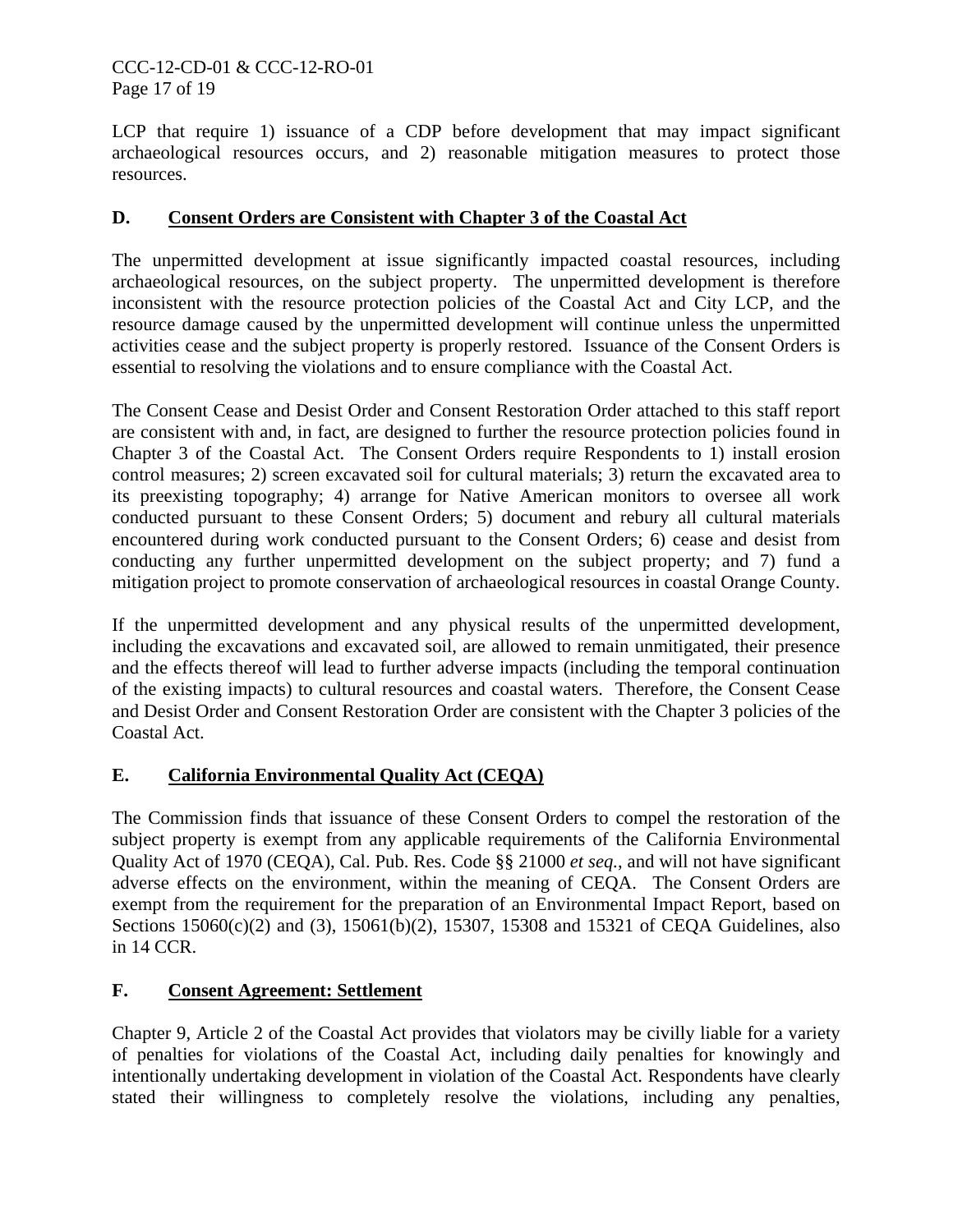administratively and amicably, through a settlement process. To that end, Respondents have committed to comply with all terms and conditions of the Consent Orders, and not to contest the issuance and implementation of these Consent Orders. Additionally, in light of the intent of the parties to resolve these matters in a timely fashion and through settlement, Respondents have also agreed to fund a mitigation project to promote conservation of archaeological resources in coastal Orange County to resolve the violations fully without litigation.

# **G. Findings of Fact**

- 1. Douglas Goodell, Stuart Goodell, and Patricia Price, as trustees of Trusts A, B, and C of the Donald E. Goodell and Shirley L. Goodell Family Trust, are the owners of vacant property located on the east side of the intersection of Brightwater Drive and Bolsa Chica Street in Orange County. The property is identified by the Orange County Assessor's Office as APN 110-016-18.
- 2. Trustees of the Donald E. Goodell and Shirley L. Goodell Family Trust ("Respondents") have undertaken development, as defined in Coastal Act Section 30106 on the abovereferenced property including excavation of 16 50-cm wide by, on average, 101-cmbs (centimeters below surface) deep pits and deposition of soil excavated from said pits, as well as placement of any other physical materials excavated from said pits on the subject property and/or physical changes to the subject property resulting from the excavations.
- 3. Respondents undertook the development described in finding #2 above without obtaining a coastal development permit, in violation of the Coastal Act.
- 4. The unpermitted development described in finding #2 above impacted archaeological resources, marine resources, and the biological productivity of coastal waters, and has contributed to erosion of the site, and is therefore inconsistent with the Coastal Act, including Sections 30244, 30230, 30231, and 30253.
- 5. The unpermitted development described in finding #2 above is "causing continuing resource damage" within the meaning of Coastal Act Section 30811 and Title 14, California Code of Regulations, Section 13190.
- 6. Coastal Act Section 30810 authorizes the Commission to issue a cease and desist order under specified conditions, and all elements of that section have been met herein.
- 7. Coastal Act Section 30811 authorizes the Commission to issue a restoration order under specified conditions, and all elements of that section have been met herein.
- 8. The work to be performed under these Consent Orders, if done in compliance with the Consent Orders and the plans approved therein, will be consistent with Chapter 3 of the Coastal Act.
- <span id="page-17-0"></span>9. On January 6, 2011, Commission staff sent a Notice of Violation letter to Respondents notifying Respondents of the violations on the subject property.